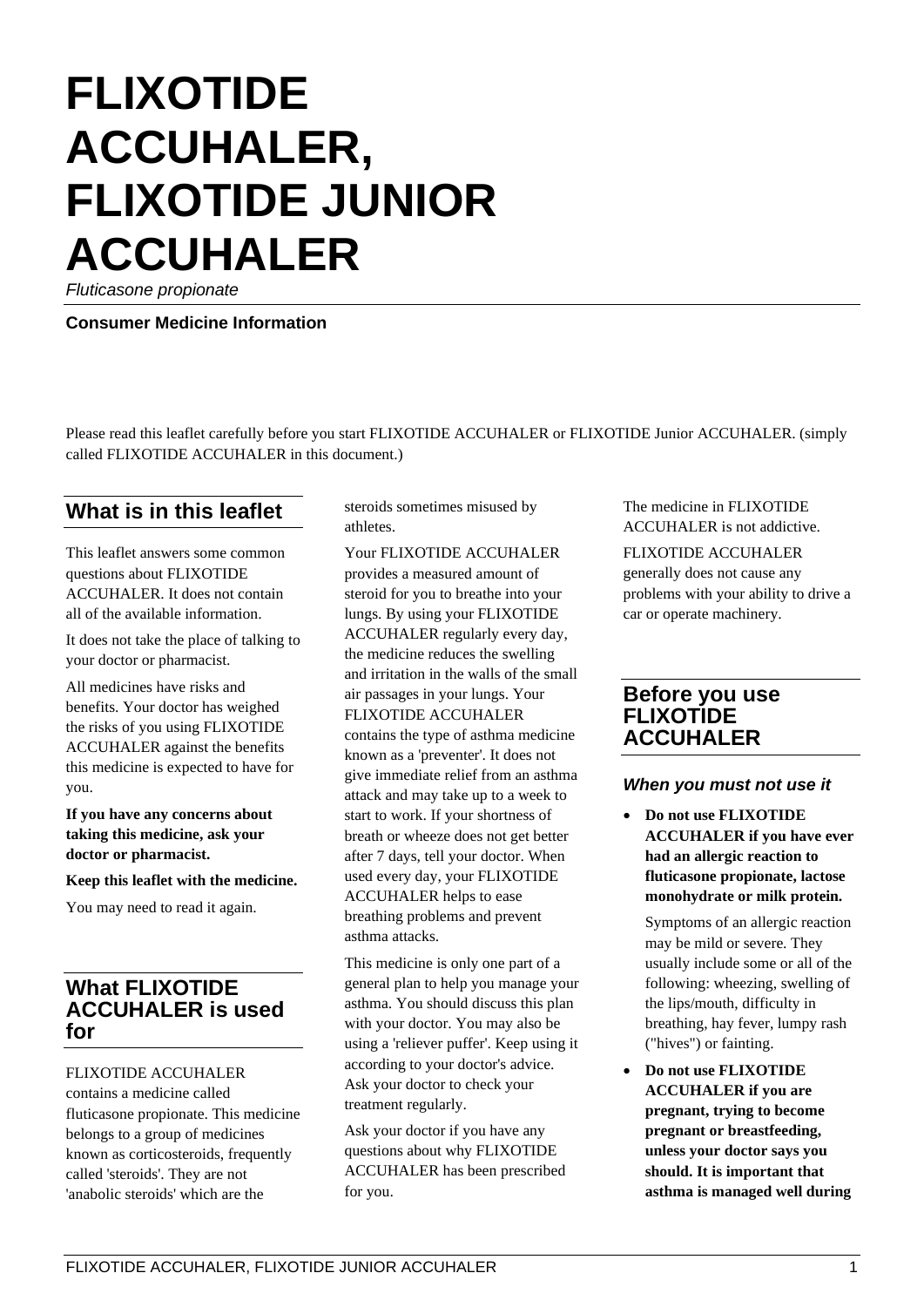#### **pregnancy and you should not stop your medicine without asking your doctor.**

Your doctor will discuss the risks and benefits of using FLIXOTIDE ACCUHALER if you are pregnant or breastfeeding.

#### • **Do not use FLIXOTIDE ACCUHALER after the expiry date (EXP) printed on the pack.**

If you use it after the expiry date has passed, it may not work as well.

• **Do not use FLIXOTIDE ACCUHALER if the packaging is torn or shows signs of tampering.**

**If you're not sure whether you should be using FLIXOTIDE ACCUHALER, talk to your doctor.**

## *Before you start to use it*

**You must tell your doctor if:**

- **you are taking other steroid medicines by mouth or inhalation. If you are already taking steroid tablets, you should carry a warning card about needing extra oral steroids during periods of stress e.g. worsening asthma attacks, chest infections, surgery, trauma and other major illnesses occurring at the same time. Discuss this with your doctor.**
- **you have ever had to stop taking other asthma medicines.**
- **you have tuberculosis (TB) of the lung or other long term lung infection.**
- **you are allergic to foods, dyes, preservatives or any other medicines.**

## *Taking other medicines*

**Tell your doctor if you are taking any other medicines, including medicines you buy without a prescription from a pharmacy, supermarket or health food shop.**

Some medicines may affect the way others work. For example, medicines like ketoconazole, used to treat fungal infection, and ritonavir used to treat HIV infection, may affect how FLIXOTIDE ACCUHALER works. If you are taking these medicines, consult your doctor or pharmacist who will advise on what you should do.

# **How to use FLIXOTIDE ACCUHALER**

#### *How to use it*

Remember that the medicine in your FLIXOTIDE ACCUHALER is taken by inhalation only.

You will find the instructions on how to use your FLIXOTIDE ACCUHALER in the pack. Follow the instructions carefully.

## *How much to use*

The pharmacist's label will usually tell you how many inhalations and how often to use your FLIXOTIDE ACCUHALER. If you are not sure, ask your doctor or pharmacist.

For adults: The usual dose is in the range of 100 to 1000 micrograms twice daily.

For children: The usual dose is in the range of 50 to 100 micrograms twice daily.

Your doctor will decide what dose you should take, how often you should take it, and what strength of FLIXOTIDE ACCUHALER you should use.

You should visit your doctor or pharmacist regularly to check that you are using your FLIXOTIDE ACCUHALER in the right way. If you are not breathing the medicine in correctly, the medicine may not be helping you as much as it could.

## *When not to use it*

Do not use your FLIXOTIDE ACCUHALER to treat a sudden attack of breathlessness. You will need a different kind of medicine called a 'reliever' which your doctor will have told you to take.

## *How long to use it*

You must use your FLIXOTIDE ACCUHALER every day. Do not stop using it, even if you feel better, unless your doctor tells you.

## *If you forget to use it*

**You must use your FLIXOTIDE ACCUHALER every day. If you forget to take a dose, do not worry. Just take the next dose when it is due.**

**Do not take a double dose to make up for the dose that you missed.**

**If you become wheezy or feel tight in the chest before the next dose is due, use a 'reliever puffer' in the usual way. You should get relief from your 'reliever puffer' within a few minutes.**

## *If you have used too much (overdose)*

**Immediately telephone your doctor or Poisons Information Centre (telephone 131126) for advice, if you think you may have taken too much of your medicine, even if there are no signs of discomfort or poisoning. You may need urgent medical attention.**

**Keep telephone numbers for these places handy.**

**If you are not sure what to do, contact your doctor or pharmacist.**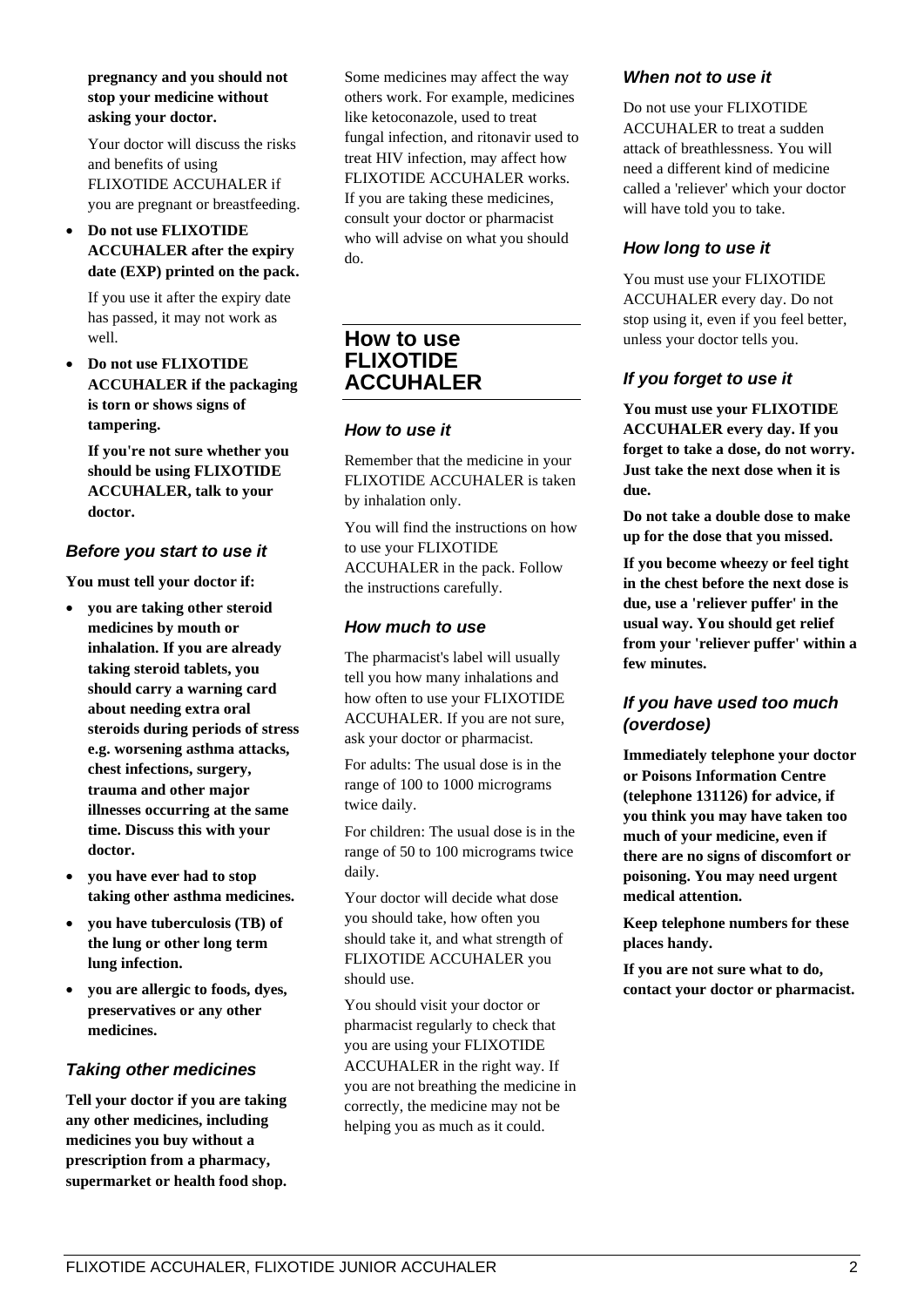# **While you are using FLIXOTIDE ACCUHALER**

## *Things you must do*

**Tell your doctor or pharmacist that you are using FLIXOTIDE ACCUHALER if you are about to be started on any new medicines.**

**If you have to go into hospital for an operation, take your FLIXOTIDE ACCUHALER with you and tell the doctor what medicine(s) you are taking.**

**Tell your doctor if you become pregnant or are trying to become pregnant.**

**Tell your doctor if you experience a change in your vision.**

**Tell your doctor if, for any reason, you have not taken your medicine exactly as prescribed.**

Otherwise, your doctor may think that your medicine was not effective and change your treatment unnecessarily.

## *Things you must not do*

**Do not stop using FLIXOTIDE ACCUHALER, or change the dose without first checking with your doctor.**

**Do not give this medicine to anyone else, even if their symptoms seem similar to yours.**

**Do not use FLIXOTIDE ACCUHALER to treat any other complaints unless your doctor says to.**

# **If your FLIXOTIDE ACCUHALER does not have the usual effect**

If your chest condition gets worse, tell your doctor. Your doctor may tell you to take extra puffs of your FLIXOTIDE ACCUHALER or add another medicine (such as a 'reliever puffer') to your treatment.

## **IMPORTANT: IF YOUR BREATHING SUDDENLY BECOMES MORE DIFFICULT JUST AFTER YOU HAVE USED YOUR FLIXOTIDE ACCUHALER, YOU WILL NEED TO USE A 'RELIEVER PUFFER' AND TELL YOUR DOCTOR IMMEDIATELY.**

Tell your doctor as soon as possible if:

- your 'reliever puffer' does not help your breathing as much as usual
- the effect of your 'reliever puffer' does not last as long as usual
- you need more puffs of your 'reliever puffer' than usual to get relief.

# **Side-Effects**

**Check with your doctor as soon as possible if you have any problems while using FLIXOTIDE ACCUHALER, even if you do not think the problems are connected with the medicine or are not listed in this leaflet.**

Like other medicines, FLIXOTIDE ACCUHALER can cause some sideeffects. If they occur, they are most likely to be minor and temporary. However, some may be serious and need medical attention.

The most commonly reported sideeffects are:

- a sore throat or tongue. This may be due to 'thrush' (candida infection)
- hoarseness or throat irritation

#### **Tell your doctor or pharmacist immediately if you notice any of these signs.**

For these, it may be helpful to rinse your mouth with water and spit it out after using your FLIXOTIDE ACCUHALER. Your doctor may prescribe treatment for the 'thrush' in your mouth while you continue to

## use your FLIXOTIDE ACCUHALER.

It is possible that some people, particularly those taking higher doses of FLIXOTIDE ACCUHALER for a long time, may rarely suffer from the following side effects:

- rounded face
- loss of bone density
- eye problems (e.g. cataract, glaucoma)
- slowing of growth in children. It is unclear what, if any, difference this makes to their final height
- Soreness in the oesophagus.

Taking high doses of steroids for a long time this could affect the adrenal glands, which make the body's own steroid. Your doctor may do tests to check how the adrenal glands are working. Your doctor will be able to answer any questions you may have.

It is important that:

- treatment with FLIXOTIDE ACCUHALER should not be stopped suddenly
- all doctors treating you are aware that you are on inhaled steroids. If your body is stressed by, for example, severe infection, surgical operation, an accident etc, you may need steroid tablets or injections for a time.

Very rarely the person taking the medicine may feel anxious, have disturbed sleep or notice increased irritability (mainly in children).

There may be an increase in the amount of sugar (glucose) in your blood. If you have diabetes, more frequent blood sugar monitoring and possibly adjustment of your usual diabetes treatment may be required.

If you feel unwell in any other way or have any symptoms that you do not understand, you should ask your doctor immediately.

**Ask your doctor or pharmacist to answer any questions you may have.**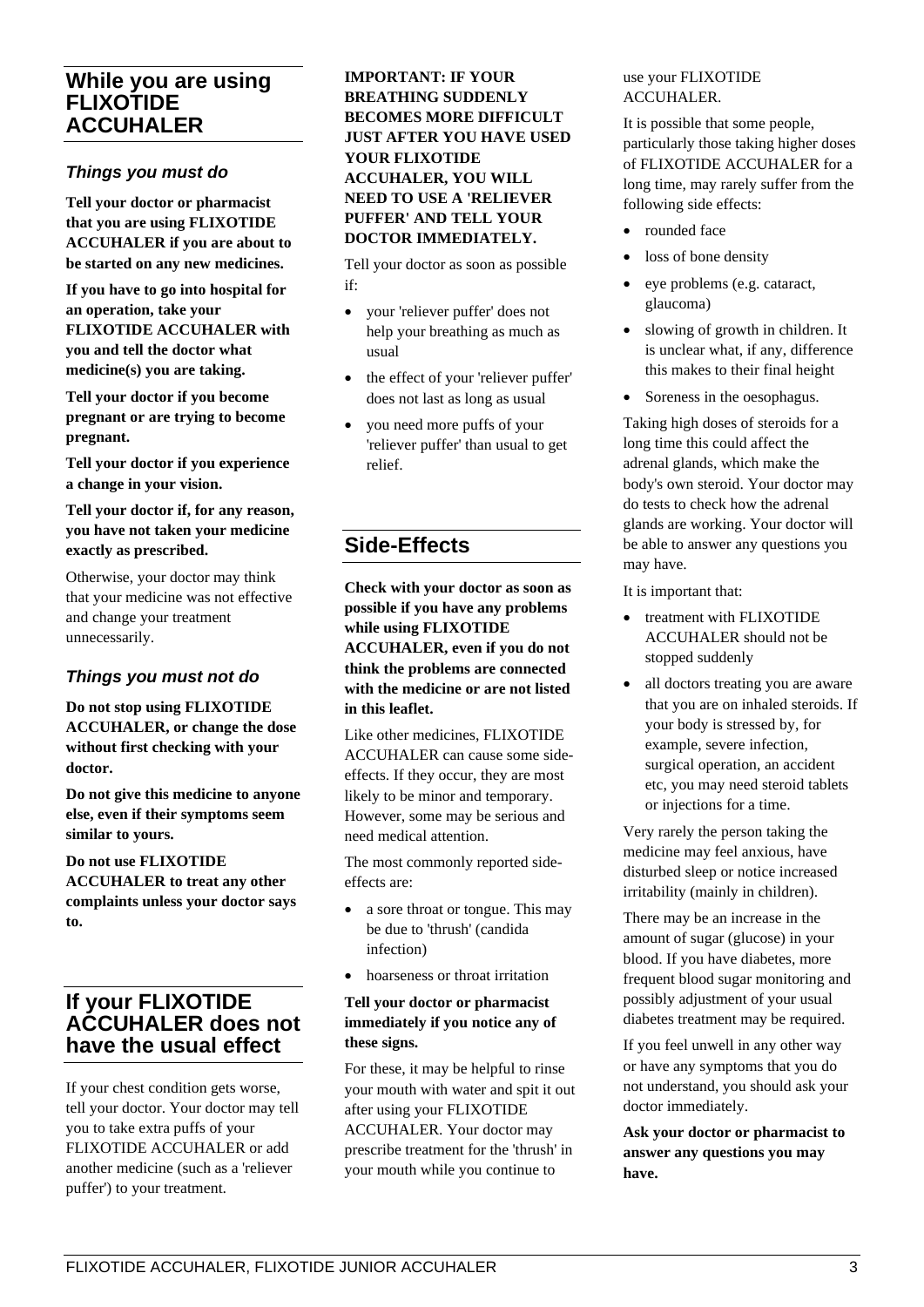**If you think you are having an allergic reaction to FLIXOTIDE ACCUHALER, tell your doctor immediately or go to the casualty department at your nearest hospital. Symptoms usually include some or all of the following:**

- **wheezing**
- **swelling of the lips/mouth, tongue or throat**
- **difficulty in breathing**
- **hay fever**
- **lumpy rash ("hives")**
- **fainting**

This is not a complete list of all possible side-effects. Others may occur in some people and there may be some side-effects not yet known.

**Tell your doctor if you notice anything else that is making you feel unwell, even if it is not on this list.**

**Ask your doctor or pharmacist if you don't understand anything in this list.**

**Do not be alarmed by this list of possible side-effects. You may not experience any of them.**

# **After using FLIXOTIDE ACCUHALER**

#### *Storage*

#### **Keep this medicine where young children cannot reach it.**

A locked cupboard at least one-and-a half metres above the ground is a good place to store medicines.

Store FLIXOTIDE ACCUHALER in the foil overwrap until you are ready to use it for the first time. Once opened the foil overwrap should be discarded.

## **Keep FLIXOTIDE ACCUHALER in a dry place away from heat (store below 30°C).**

**Do not leave it in the car or on window sills.**

Heat can destroy some medicines.

## *Disposal*

**If your doctor tells you to stop using FLIXOTIDE ACCUHALER, or the product has passed its expiry date, ask your pharmacist what to do with any FLIXOTIDE ACCUHALER left over.**

# **Product description**

## *What FLIXOTIDE ACCUHALER looks like.*

The FLIXOTIDE ACCUHALER is a plastic device which contains a foil strip inside. The foil strip has pockets (called blisters) which contain your medicine. The FLIXOTIDE ACCUHALER is packaged within a foil overwrap. The plastic device is labelled, "FLIXOTIDE ACCUHALER".

## *Ingredients*

FLIXOTIDE ACCUHALER contains the medicine called fluticasone propionate. It also contains lactose monohydrate powder as a non-active ingredient (which contains milk protein).

FLIXOTIDE ACCUHALER is available in three strengths:

- FLIXOTIDE Junior ACCUHALER 100 micrograms of fluticasone propionate in a blister
- FLIXOTIDE ACCUHALER 250 micrograms of fluticasone propionate in a blister
- FLIXOTIDE ACCUHALER 500 micrograms of fluticasone propionate in a blister

Each device contains 60 blisters. Your FLIXOTIDE ACCUHALER has a dose counter which tells you how many doses are left. To let you know when you have reached the last five doses, the numbers appear in red.

# **Other types of asthma medicines**

Your FLIXOTIDE ACCUHALER contains the kind of asthma medicine known as a 'preventer'. There are other types of inhalers that relieve your breathing problems when you are wheezing or your chest is tight. These medicines are called 'relievers'. Your doctor may tell you to use a 'reliever' in addition to your FLIXOTIDE ACCUHALER.

## *Sponsor*

GlaxoSmithKline Australia Pty Ltd

Level 4, 436 Johnston Street Abbotsford, Victoria 3067.

## *Further Information*

Pharmaceutical companies are not in a position to give people an individual diagnosis or medical advice. Your doctor or pharmacist is the best person to give you advice on the treatment of your condition. You may also be able to find general information about your disease and its treatment from books, for example in public libraries.

#### **Do not throw this leaflet away. You may need to read it again.**

This leaflet was prepared on 29 January 2020.

The information provided applies only to: FLIXOTIDE ACCUHALER and FLIXOTIDE Junior ACCUHALER.

Trade marks are owned by or licensed to the GSK group of companies.

FLIXOTIDE (fluticasone propionate):

Junior ACCUHALER 100 micrograms of fluticasone propionate in a blister, 60 doses, AUST R 58439

ACCUHALER 250 micrograms of fluticasone propionate in a blister, 60 doses, AUST R 58438